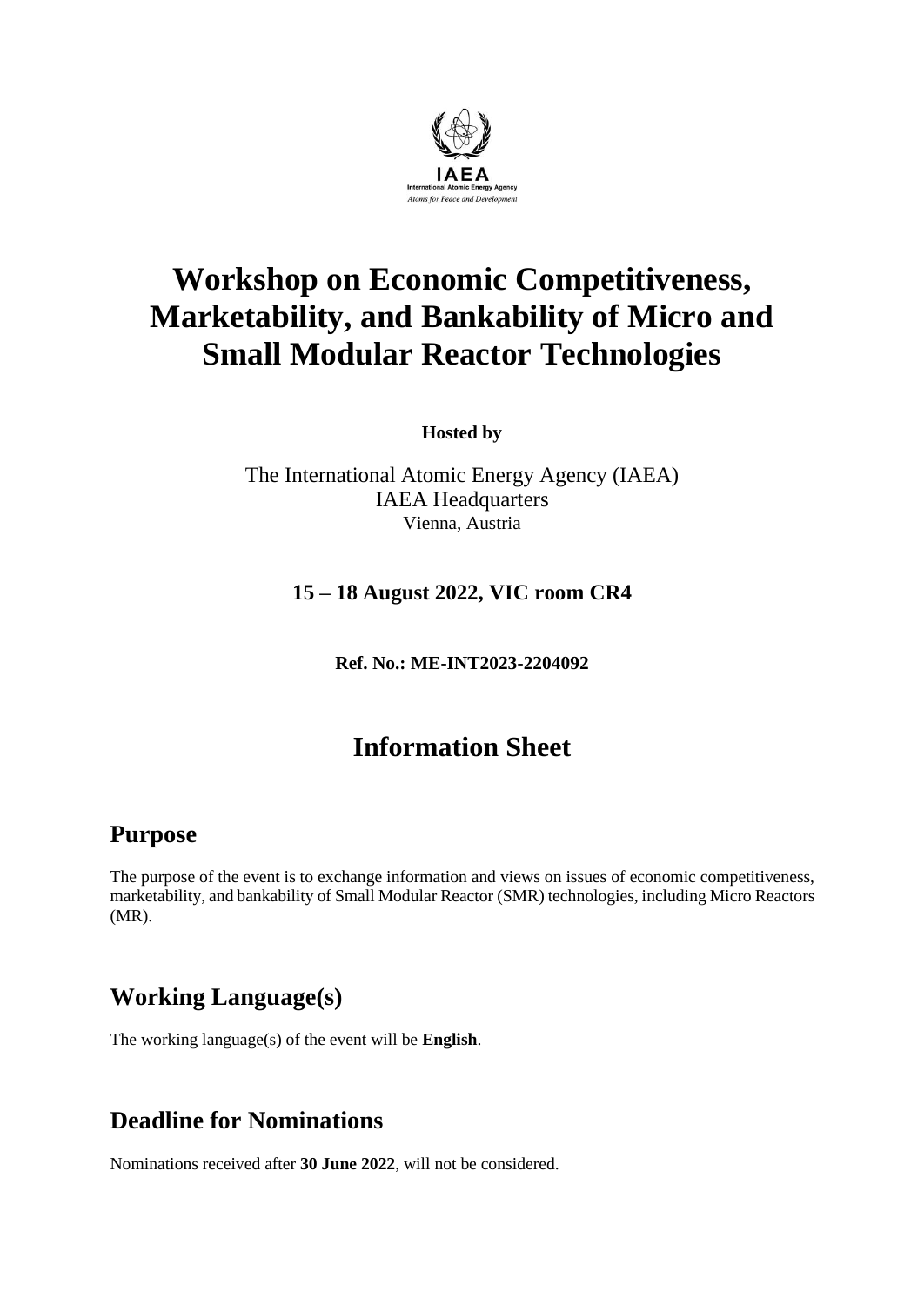# **Project Background**

Micro and Small Modular Reactors (MR/SMR) can be used to generate electricity, process heat and ancillary services in evolving power grids, relying increasingly on variable generation from renewables. Their reduced size, upfront costs, and construction times would make them easier to deploy compared to large nuclear power plants.

MR/SMR projects are currently under development. Their costs and delivery times need to be appropriately estimated, analysed, and optimised. Specific business models need to be developed to meet market needs and expectations while creating value for different stakeholders. New financing strategies are also required to support developers in the critical phases of the project, from conception to commercialisation. Finally, the economic impact associated with the development and deployment of SMR needs to be quantified and communicated to gain support from the government and society.

The IAEA initiated, in 2021, a Coordinated Research Project (CRP) entitled "Economic Appraisal of SMR Projects: Methodologies and Applications", addressing the challenges highlighted in the previous paragraph. In the context of this collaborative project, a framework for the economic assessment of SMR development and deployment is currently being co-developed, accounting for:

- Differences in technology readiness levels.
- Specifics of the technologies being considered.
- Potential end-users, revenue streams, and risk profiles attached to each concept.

This workshop is closely tied to the coordinated research effort and builds upon the preliminary results of the CRP. Meeting participants — both technology developers and potential end-users of SMR — are invited to present their perspectives, highlighting technical-economic challenges related to SMR development and deployment and sharing lessons learned from large reactor projects.

# **Expected Outputs**

This workshop is expected to increase understanding among participating Member States of the costs, benefits, and other key economic and financial indicators associated with Micro and Small Modular Reactors for a variety of applications (electricity generation and ancillary services but also non-electric applications such as desalination and hydrogen production).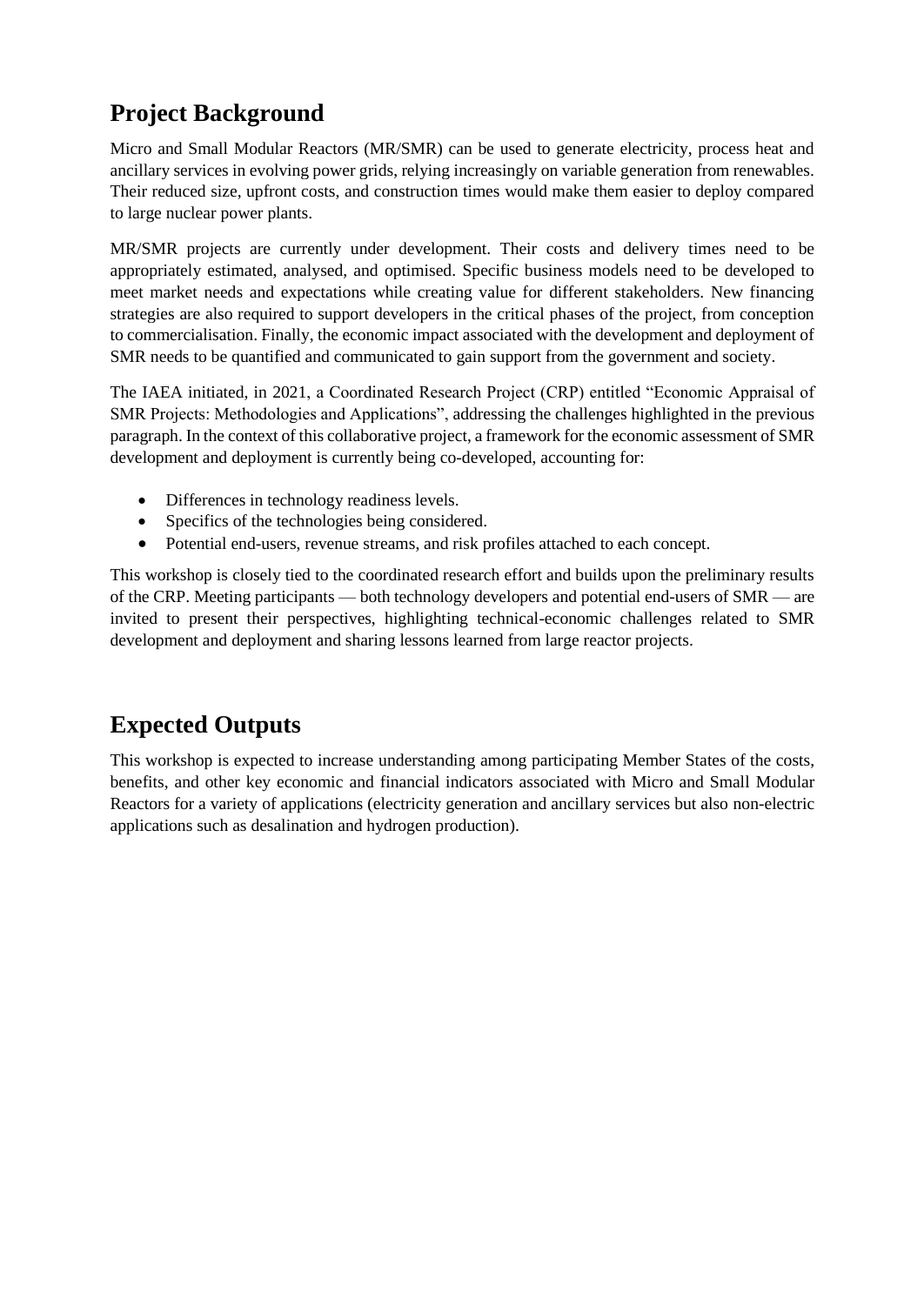# **Participation**

The training course is open to a maximum of **30 participants** from the following countries and international organisations:

Algeria, Argentina, Brazil, Bulgaria, Chile, China, Croatia, Czech Republic, Estonia, Ghana, Greece, Hungary, Indonesia, Jordan, Kenya, Kuwait, Mexico, Morocco, Philippines, Poland, Romania, Russian Federation, Saudi Arabia, Singapore, Slovakia, Slovenia, South Africa, Sri Lanka, Tunisia, Türkiye, Ukraine.

And other participants on expert capacity from some developed /donors' countries or international organisations.

### **Scope and Nature**

The workshop will focus on different Micro and Small Modular Reactor (MR/SMR) technology lines, developing topics such as:

- Supply chain options.
- Infrastructure issues.
- Safety standards applicable to MR/SMR.
- Licensability of the MR/SMR technology.

The implications on the economic competitiveness, marketability, and bankability of MR/SMR technologies will be addressed during the event. The workshop will also include a session covering funding and financing issues associated with the development and deployment of MR/SMR.

# **Participants' Qualifications and Experience**

Participants should be knowledgeable about their country's national strategy and specific plans for Micro and Small Modular Reactor projects and willing to share their experience and lessons learned in assessing the economic competitiveness, marketability, and bankability of nuclear new build projects in their respective countries.

# **Application Procedure**

Candidates wishing to apply for this event should follow the steps below:

- 1. Access the InTouch+ home page [\(https://intouchplus.iaea.org\)](https://intouchplus.iaea.org/) using the candidate's existing Nucleus username and password. If the candidate is not a registered Nucleus user, she/he must create a Nucleus account [\(https://websso.iaea.org/IM/UserRegistrationPage.aspx\)](https://websso.iaea.org/IM/UserRegistrationPage.aspx) before proceeding with the event application process below.
- 2. On the InTouch + platform, the candidate must:
	- a. Finalize or update her/his personal details, provide sufficient information to establish the required qualifications regarding education, language skills and work experience ('Profile' tab) and upload relevant supporting documents;
	- b. Search for the relevant technical cooperation event (**EVT2204092**) under the 'My Eligible Events' tab, answer the mandatory questions and lastly submit the application to the required authority.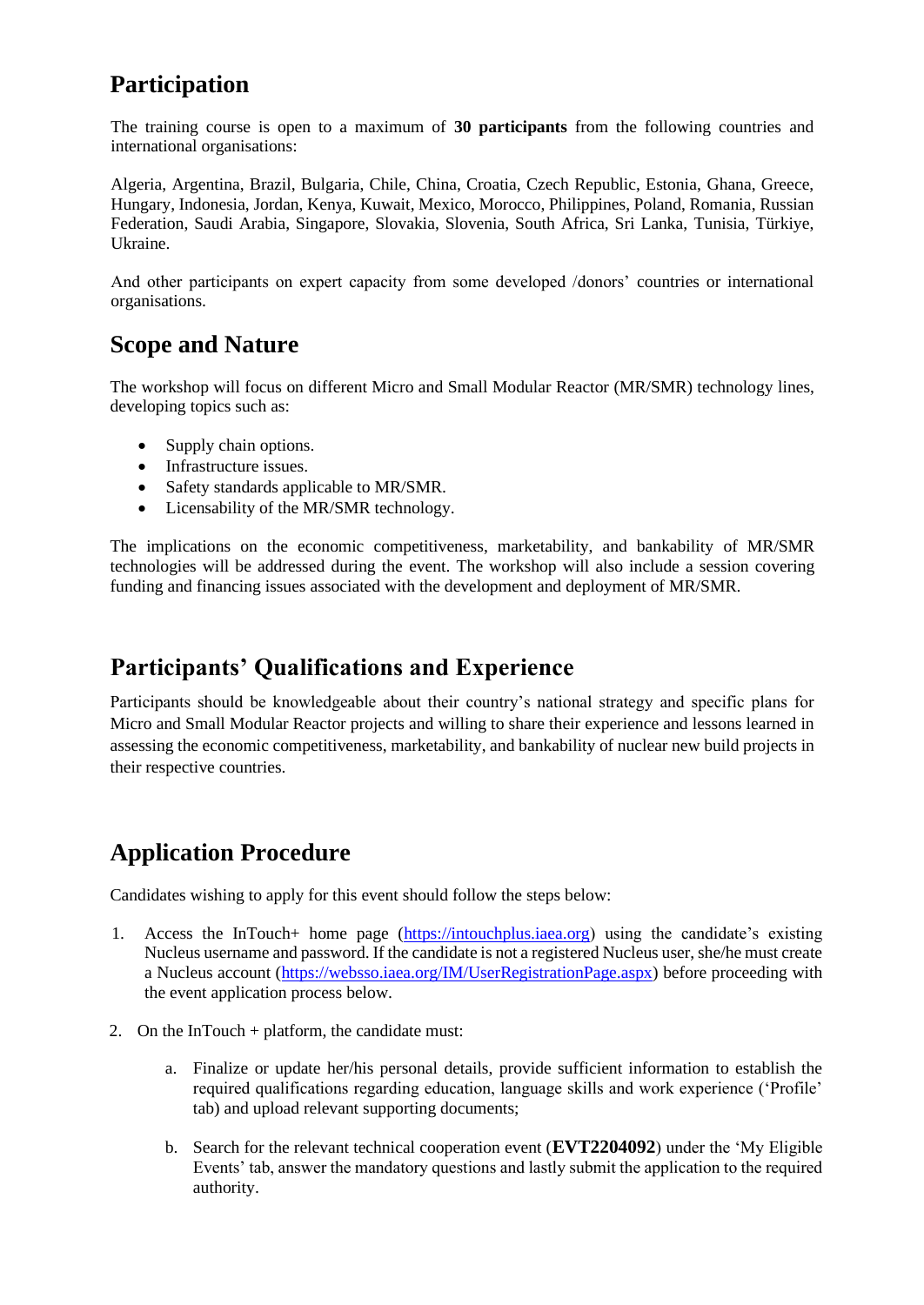**NOTE:** Completed applications need to be approved by the relevant national authority, i.e. the National Liaison Office, and submitted to the IAEA through the established official channels by the provided designation deadline.

For additional support on how to apply for an event, please refer to the [InTouch+ Help page.](https://nucleus.iaea.org/sites/intouchplushelp) Any issues or queries related to InTouch+ can be addressed to [InTouchPlus.Contact-Point@iaea.org.](mailto:InTouchPlus.Contact-Point@iaea.org)

Should online application submission not be possible, candidates may download the nomination form for the training course from the [IAEA website](https://www.iaea.org/services/technical-cooperation-programme/how-to-participate):

[https://www.iaea.org/services/technical-cooperation-programme/how-to-participate.](https://www.iaea.org/services/technical-cooperation-programme/how-to-participate)

**NOTE:** A medical certificate signed by a registered medical practitioner dated not more than four months prior to starting date of the event must be submitted by candidates when applying for a) events with a duration exceeding one month, and/or b) all candidates over the age of 65 regardless of the event duration.

#### **Administrative and Financial Arrangements**

Nominating authorities will be informed in due course of the names of the candidates who have been selected and will at that time be informed of the procedure to be followed with regard to administrative and financial matters.

Selected participants will receive an allowance from the IAEA sufficient to cover their costs of lodging, daily subsistence and miscellaneous expenses. They will also receive either a round-trip air ticket based on the most direct and economical route between the airport nearest their residence and the airport nearest the duty station through the IAEA's travel agency American Express, or a travel grant, or they will be reimbursed travel by car/bus/train in accordance with IAEA rules for non-staff travel.

# **Disclaimer of Liability**

The organizers of the event do not accept liability for the payment of any cost or compensation that may arise from damage to or loss of personal property, or from illness, injury, disability or death of a participant while he/she is travelling to and from or attending the course, and it is clearly understood that each Government, in approving his/her participation, undertakes responsibility for such coverage. Governments would be well advised to take out insurance against these risks.

# **Note for female participants**

Any woman engaged by the IAEA for work or training should notify the IAEA on becoming aware that she is pregnant.

The Board of Governors of the IAEA approved new International Basic Safety Standards for Protection against Ionizing Radiation and for the Safety of Radiation Sources. The Standards deal specifically with the occupational exposure conditions of female workers by requiring, inter alia, that a female worker should, on becoming aware that she is pregnant, notify her employer in order that her working conditions may be modified, if necessary. This notification shall not be considered a reason to exclude her from work; however, her working conditions, with respect to occupational exposure shall be adapted with a view to ensuring that her embryo or foetus be afforded the same broad level of protection as required for members of the public.